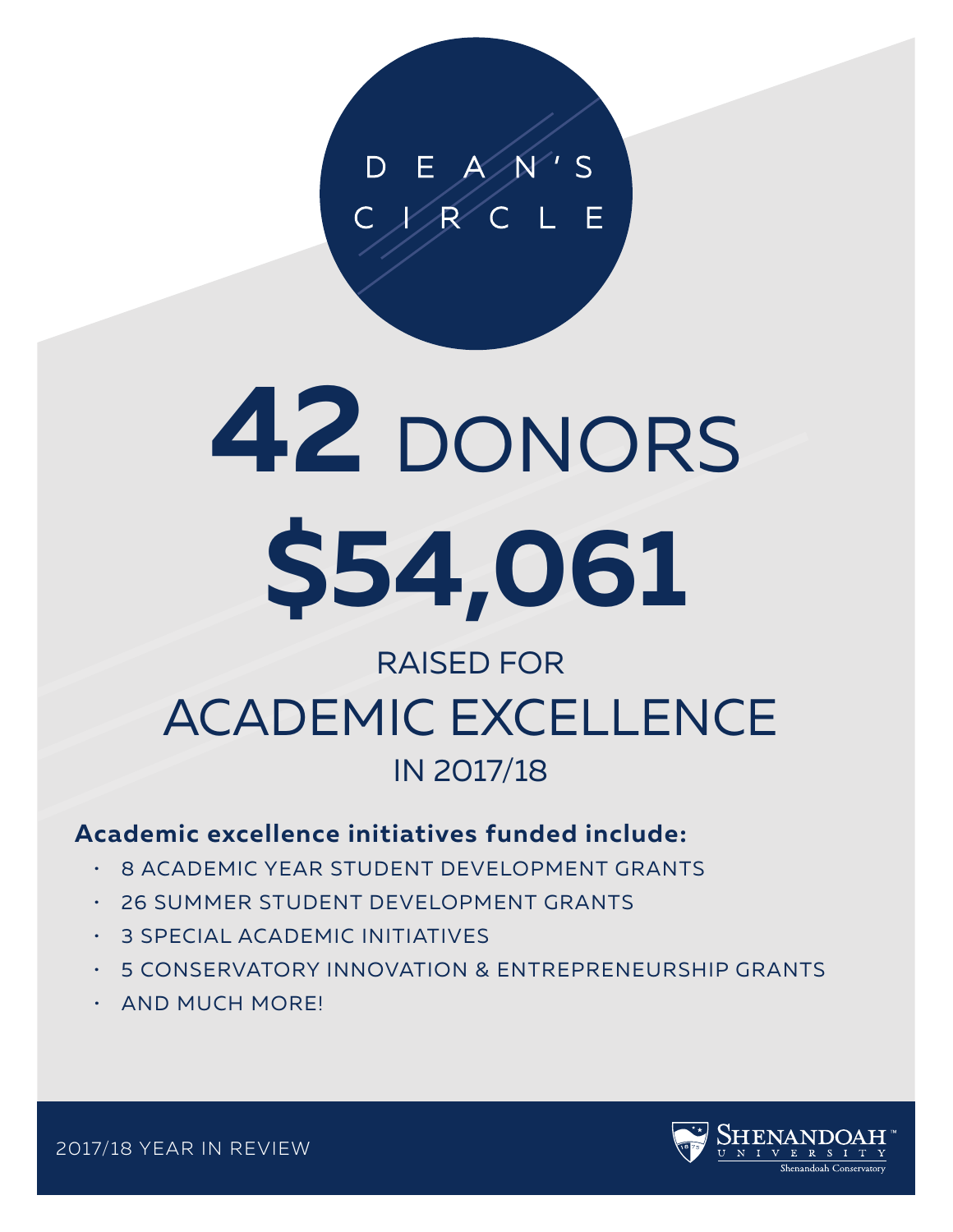## A YEAR IN REVIEW

## STUDENT DEVELOPMENT GRANTS

#### **ACADEMIC YEAR**

 $D E A/N'S$ C X R C L E

AARON CHOW '18 M.M. in Performance (Piano)

MATHILDE HANDELSMAN '25 D.M.A. in Performance (Piano)

VALERIE HARRIS '18 M.M. in Performance (Organ)

RICHARD JERIC '18 D.M.A. in Performance (Piano)

CAHAL MASTERSON '19 M.M. in Performance (Piano)

AVERY SEDLACEK '20 B.F.A. in Acting

DRAKE STOUGHTON '18 B.M. in Music Education (Saxophone)

> ALEXANDER TOM '18 M.M. in Conducting

#### **SUMMER**

DAVID BLACKWELL '19 B.M. in Performance (Oboe) Eastern Music Festival in Greensboro, NC

GEORGE BOWERMAN '19 M.M. in Performance (Piano) Adamant Music School in VT

MARGARET BULLOCK '20 B.M. in Music Education Bel Canto in Tuscany Festival

COLEMAN CAMPBELL '20 B.F.A. in Acting Stella Adler Studio of Acting Summer Conservatory in NYC

ROBERT CATINELLA '19 B.M. in Performance (Bass) BASS2018 Congress in Lucca, Italy

SABRINA RENE CHANG '19 B.F.A. in Theatre Design & Production Utah Festival Opera and Music Theatre in Logan, UT

AARON CHOW '18 M.M. in Performance (Piano) Adamant Summer Music Academy, in VT

BRENNA CROWGEY '21 B.M. in Performance (Violin) Eastern Music Festival in Greensboro, NC

ELENA DOYNO '21 B.F.A. in Musical Theatre Meisner Certificate Training Program True Acting Institute at University of Richmond

JONATHON EDWARDS '20 B.M. in Performance (Voice) Angels Vocal Art 2018 Opera Intensive in Los Angeles, CA

EOÍN FLEMING '21 B.M. in Performance (Piano) Pianofest in the Hamptons

MADISON FREGOSI '19 B.F.A. in Dance Millennium Dance Complex Summer Intensive in Studio City, CA

THEODORE FROELICH '20 B.M. in Performance (Violin) National Orchestral Institute and Festival, University of Maryland

> ANGELA GARCIA-CLARK '19 B.M. in Performance (Voice) Vienna Summer Music Festival

JENNIFER GORDON '21 B.M. in Performance (Voice) Opera Lucca Festival in Lucca, Italy

HENRI GROSS '20 B.M. in Performance (Bass) BASS2018 Congress in Lucca, Italy MATHILDE HANDELSMAN '25 D.M.A. in Performance (Piano) Sarasota Music Festival

GRAYSON JARVIS '20 B.M. in Composition Mostly Modern Festival in Sarasota Springs, NY

> ADAM KOCH Masterclass 2018 at Basilica of Saint Clotilde, Paris

JONGBIN KIM '19 M.M. in Conducting Opera Bootcamp at College-Conservatory of Music, University of Cincinnati

CHRISTOS KOKKINIS '19 B.M. in Performance (Voice) Seagle Music Colony

JAN MARIE LAMAN '21 M.M. in Music Education (Guitar) Eastern Music Festival in Greensboro, NC

CONNOR MCLEAN '19 B.F.A. in Acting Guildhall Summer Shakespeare/Contemporary Acting Program

MADISON VICKHOUSE '19 B.F.A. in Dance Gus Giordano Gus Intensive in Chicago, IL

> WILLIAM WESTRAY '18 B.F.A. in Musical Theatre Stella Adler Studio of Acting, Musical Theatre Intensive in NYC

> > BRIAN WOODS '20 Artist Diploma (Piano) Recitals in St. Louis, MO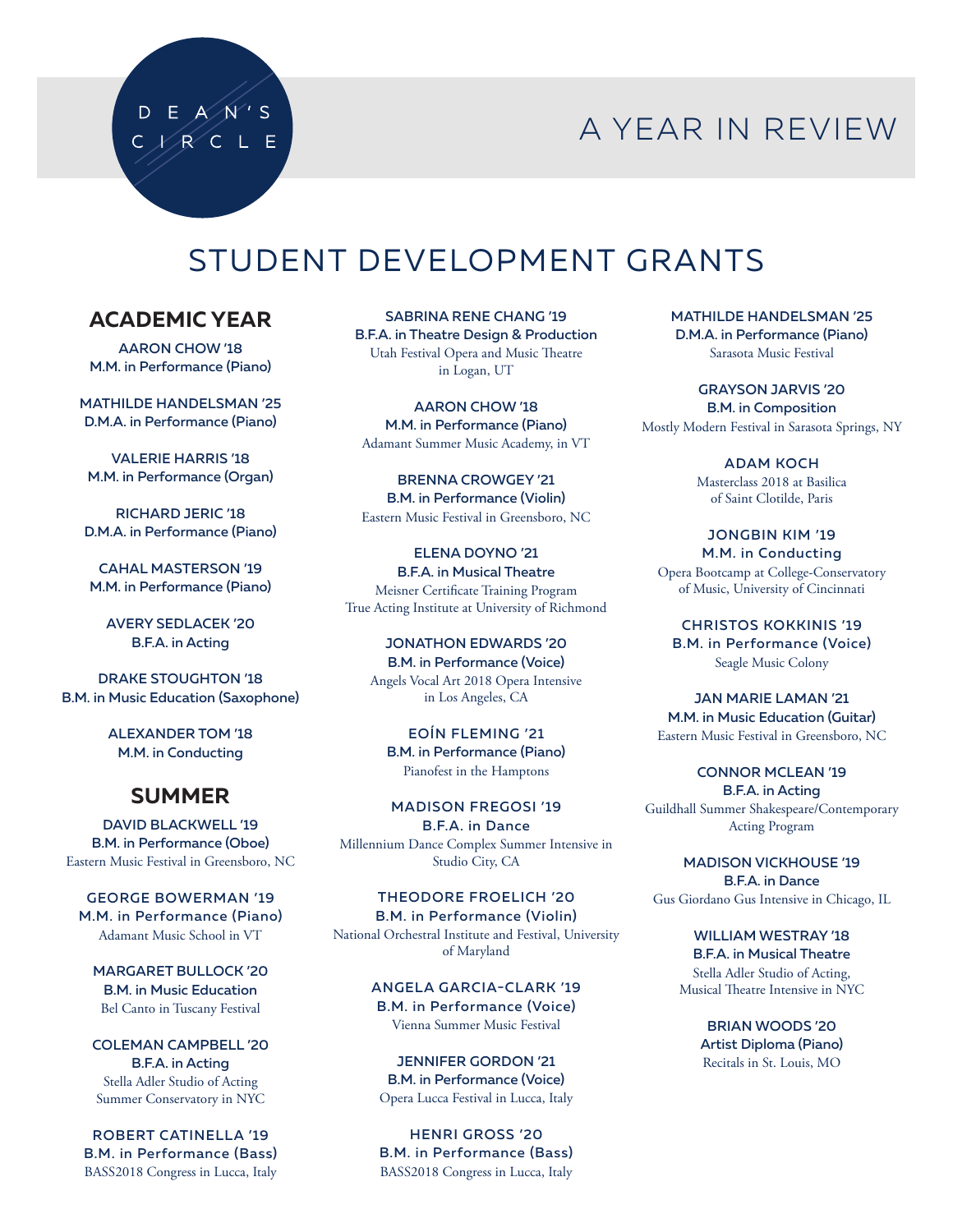## A YEAR IN REVIEW



#### SPECIAL ACADEMIC INITIATIVES



#### STUDENT PERFORMANCE WEEK TASKFORCE

Supported by funding from the Dean's Circle, the five members of the Shenandoah Conservatory Student Performance Week Taskforce along with Dean and Professor of Music Michael Stepniak, traveled from Feb. 20, through Feb. 24, to visit the Royal Welsh College of Music & Drama in Cardiff, Wales, and Trinity Laban Conservatoire of Music & Dance in London, England. Both institutions currently take one week off of classes during a term to offer student-led and

student-focused, weeklong performance programs.

Highlights from the trip included attending rehearsals and final performances of student-led projects, touring facilities, holding in-depth discussions with administrators and students about the pros and cons of their programs, sharing meals with UK counterparts, and debating various aspects of what a similar program here at Shenandoah would look like.and Music Theory and Co-Chair of the Conservatory Curriculum Committee Ryan Romine, D.M.A.; dance representative Adrienne Elion '20 (B.F.A. in Dance); theatre representative Christopher Goodwin '19 (B.F.A. in Musical Theatre) and music representative Joshua Frey '19 (B.M. in Music Production & Recording Technology).This project is supported by funding from the Dean's Circle.



#### NEW MUSIC IN NEW YORK

Our students have also just returned from Shenandoah Conservatory's New Music residency program occurring every second year in New York City! These students again interacted with leading creative artists and premier performance organizations as they explored the new music scene with Distinguished Guest Composer and Senior Lecturer of New Music David T. Little, and Director of Composition and Coordinator of New Music Jonathan Newman. This special initiative was also supported with funding from the Dean's Circle.

Performance highlights included Strauss' "Elektra" at the Metropolitan Opera, Sō Percussion and JACK Quartet in Zankel Hall at Carnegie Hall, Paul Taylor American Modern Dance at Koch Theater of Lincoln Center, and saxophonist James Brandon Lewis and drummer Chad Taylor at Spectrum in Brooklyn, as well as three performances at National Sawdust in celebration of its Spring Revolution festival: REFUGEES ARE US, Gamelan Dharma Swara and OK Miss. Spring Revolution is National Sawdust's annual two-week festival celebrating the musical revolution created by Stravinsky's "Rite of Spring" and was curated by Pulitzer Prize-winning composer Du Yun.